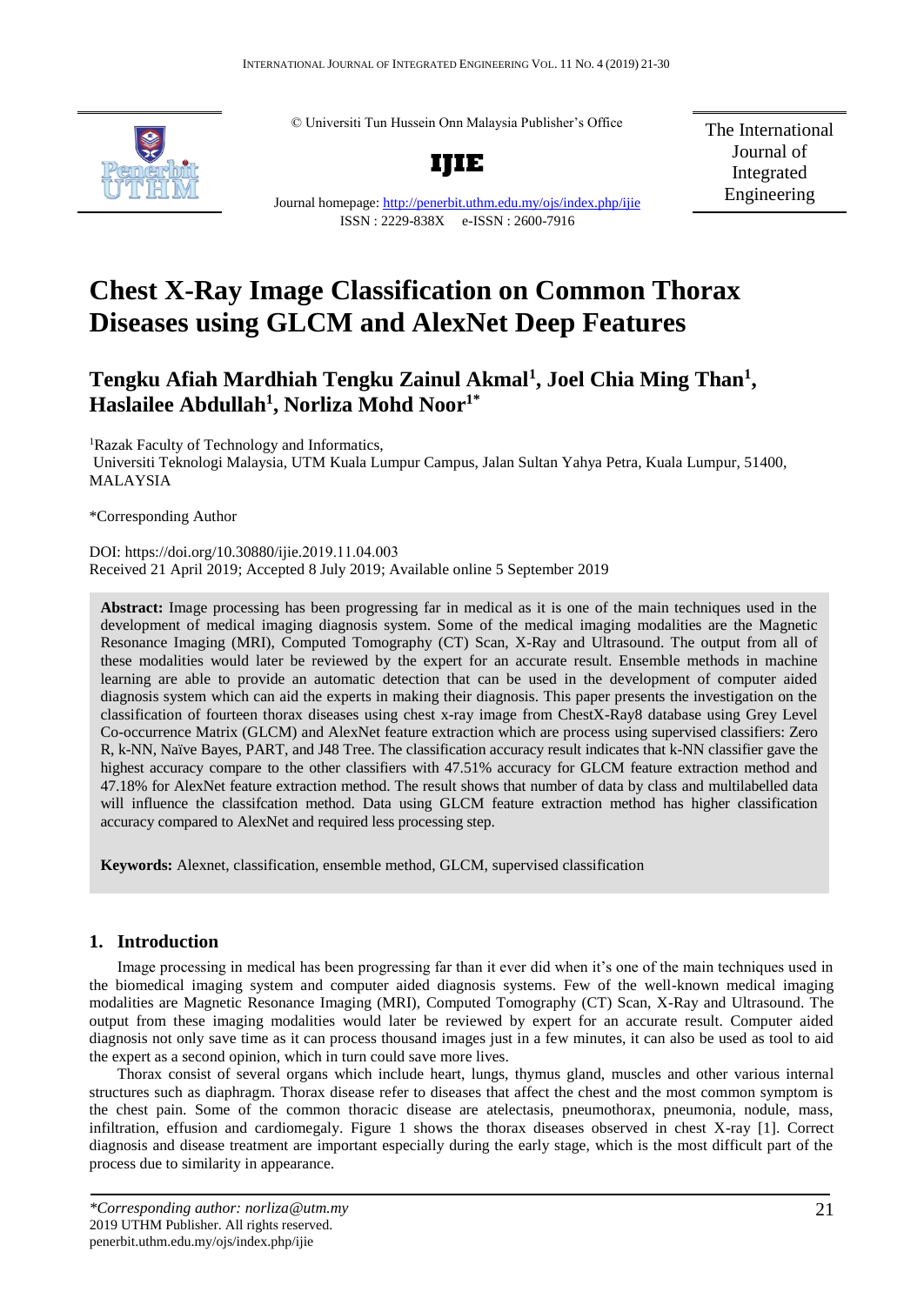Mass detection [1] uses two stage approach, first stage is the Chest X-Ray Radiograph (CXR) is widely preferred for diagnosing of several lung disease as it non-invasive and relatively low cost compare to other diagnose method [2, 3]. Computer tomography (CT) scans can also be used for diagnosing but it is not recommended due to high radiation dose and high cost [4]. There are several researches has been done using CXR in detection and diagnosing of disease such as Tuberculosis (TB), nodule, mass tissue, pneumonia clouds detection[5].



**Fig. 1 - Chest X-ray Image with Thorax Diseases [6]**

For the TB detection, [7] proposed three stages detection process which starts from lung segmentation, feature extraction to classification. The lung segmentation was done using adaptive threshold, feature extraction consists of intensity histogram (IH), gradient magnitude histogram (GM), shape descriptor histogram (SD), curvature descriptor histogram (CD), histogram of oriented gradients (HOG) and local binary patterns (LBP). K-Nearest Neighbour (k-NN) classifier is utilized to classify input image as abnormal or normal image. Another research on TB detection was also be done but the researcher uses graph cut based segmentation algorithms for the lung segmentation and hybrid combination of Artificial Neural Network (ANN) and Genetic Algorithm (GA) for classification [3].

A research done by [8] on thorax x-ray image using k-nearest neighbour (KNN) and GLCM feature extraction methods shows an accuracy of 97.83% for 46 images. While for nodule detection image classification done by [4] shows that support vector machine (SVM) trained with features managed to reduce high number of false positive. Initial pre-processing of image using contrast enhancing to detect a set of nodules and second stage consisted of classifying detected regions using pattern recognition technique were done by [2]. Utilized grey level co-occurrence matrix (GLCM) feature extraction for nodule detection achieved 75.6% accuracy. Thus, it proven that CXR image and machine learning or deep learning can be used in detection of lung disease.

In this paper, GLCM and AlexNet Deep Convolutional Neural Network (Deep CNN) features of chest X-ray images will be used for the classification of common thoracic disease. An open source software, Waikato Environment for Knowledge Analysis (WEKA) tool is used for the ensemble methods. "ChestX-Ray8" a database of hospital-scale chest X-ray image consists of fourteen common thoracic diseases [6] will be used for this paper dataset.

The objective of this paper is to identify classifier method and feature extraction method that gives higher accuracy for the detection of fourteen thorax diseases.

# **2. Material and method**

This study uses 10000 x-ray images from "ChestX-Ray8" frontal chest x-ray image database where the image is labelled as single finding label, multi-label or no finding as per illustrated in **Error! Reference source not found.** [9]. The database also provide detail information for each x-ray images which are 'image index', 'finding labels', 'followup number', 'patient unique ID', 'patient age', 'patient gender', 'view position', 'image width', 'image height', 'image pixel spacing x-axis', 'image pixel spacing y-axis'. This information is used as initial attributes for the supervise classification. The x-ray image feature is extracted using GLCM and AlexNet method in Matlab environment. GLCM feature extraction method extracts of four features whereas AlexNet feature extraction extracts 4096 features. The feature extracted from both methods are combined with the initial eleven attributes. Thus, the total attributes for GLCM data consisted of 15 attributes while AlexNet data consisted of 4107 attributes.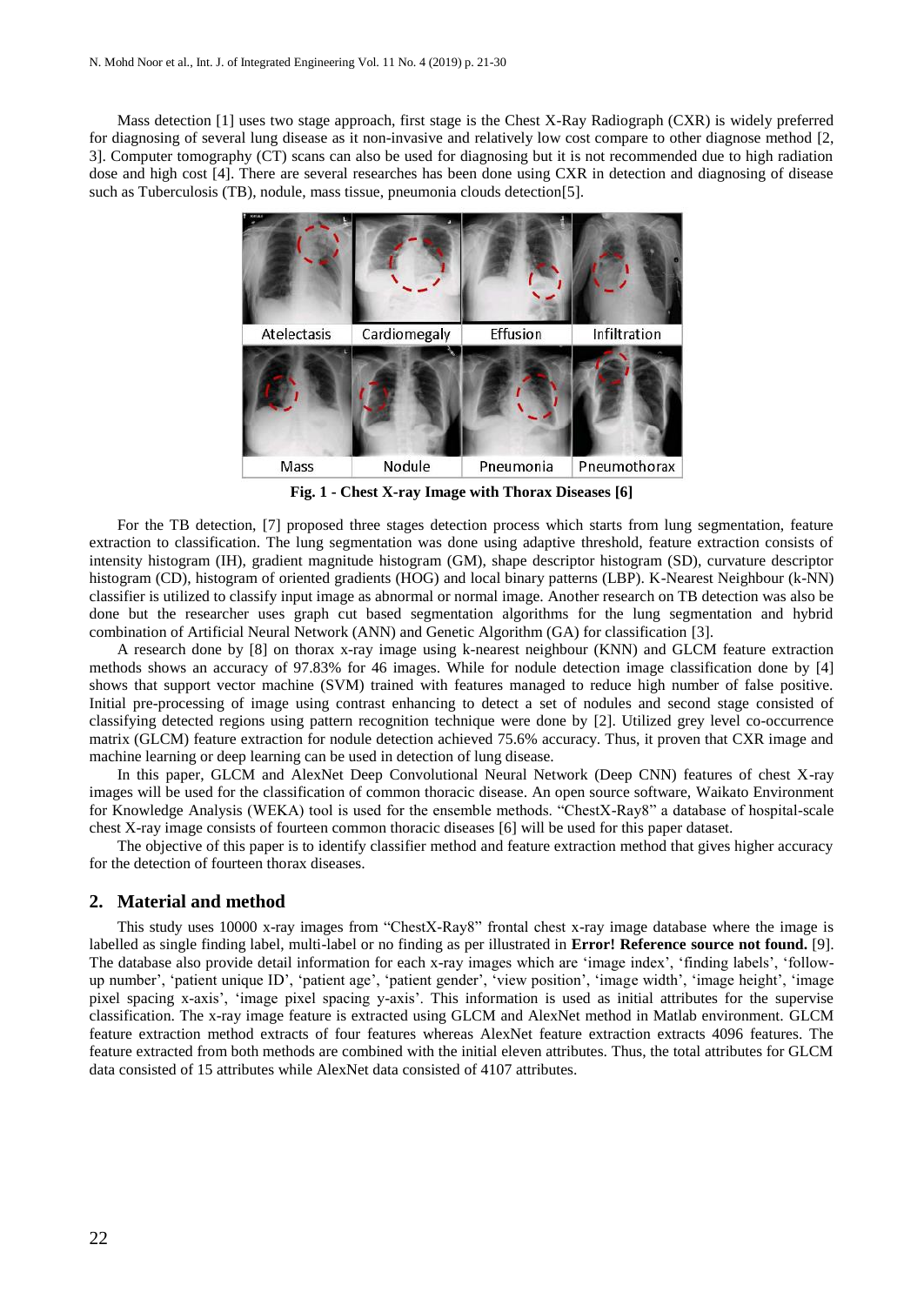

**Fig. 3 - Input Data Record by Finding Labels**

The overall process flow of this study is shown in [Fig.](#page-2-0) *2*. Data pre-processing will be using Information Gain Attribute Evaluaton paired with Ranker for feature selections. It evaluates the worth of an attributes by measuring the information gain with respect to the class. The data images will be classify using supervised classifiers: Zero R, k-NN, Naïve Bayes, PART, and J48. The highest accuracy classifier will be selected based on the classification result and further accuracy enhancement is done through Ensemble Method.



**Fig. 2 - Flow process of research methodology**

# <span id="page-2-0"></span>**2.1 Grey Level Co-occurrence Matrix**

Grey Level Co-occurrence Matrix (GLCM) is a matrix that characterizes the relative frequencies of a pair of grey levels present at certain distance apart and at a particular angle of an image. GLCM generates different features value based on the different pairs of angles and distance which are contrast, correlation, homogeneity and energy. Contrast is the grey level variation in a GLCM. Correlation gives information about how correlated a pixel is to its neighboring pixels. Energy measures the textural uniformity of an image and helps in determining disorders in texture while homogeneity measures the uniformity of the non-zero entries in the GLCM [10]. Various works had shown that GLCM features were useful in classification of lung disease severity [11-14], and in pattern recognition [15].

# **2.2 Alexnet**

AlexNet is a deep convolutional neural network used to classify images into 1000 different classes. It contains eight layers with weights; the first five are convolutional and the remaining three are fully connected. The output of the last fully-connected layer consisted of 4096 dimensional features [16]. AlexNet had shown very useful in classification of medical imaging for diseases such as lung diseases [17], heart conditions [18, 19] as well as cancer [20].

## **2.3 Data pre-processing**

As mentioned earlier, GLCM data consisted of 15 attributes thus it does not requires further feature selection process. However, the AlexNet data requires feature selection to minimize the number of attributes for the classification process. Information Gain Attribute Evaluation paired with Ranker is used to reduce the number of attributes using WEKA. The number of attributes is reduced to 30 attributes with respect to the finding label class from 4107 attributes.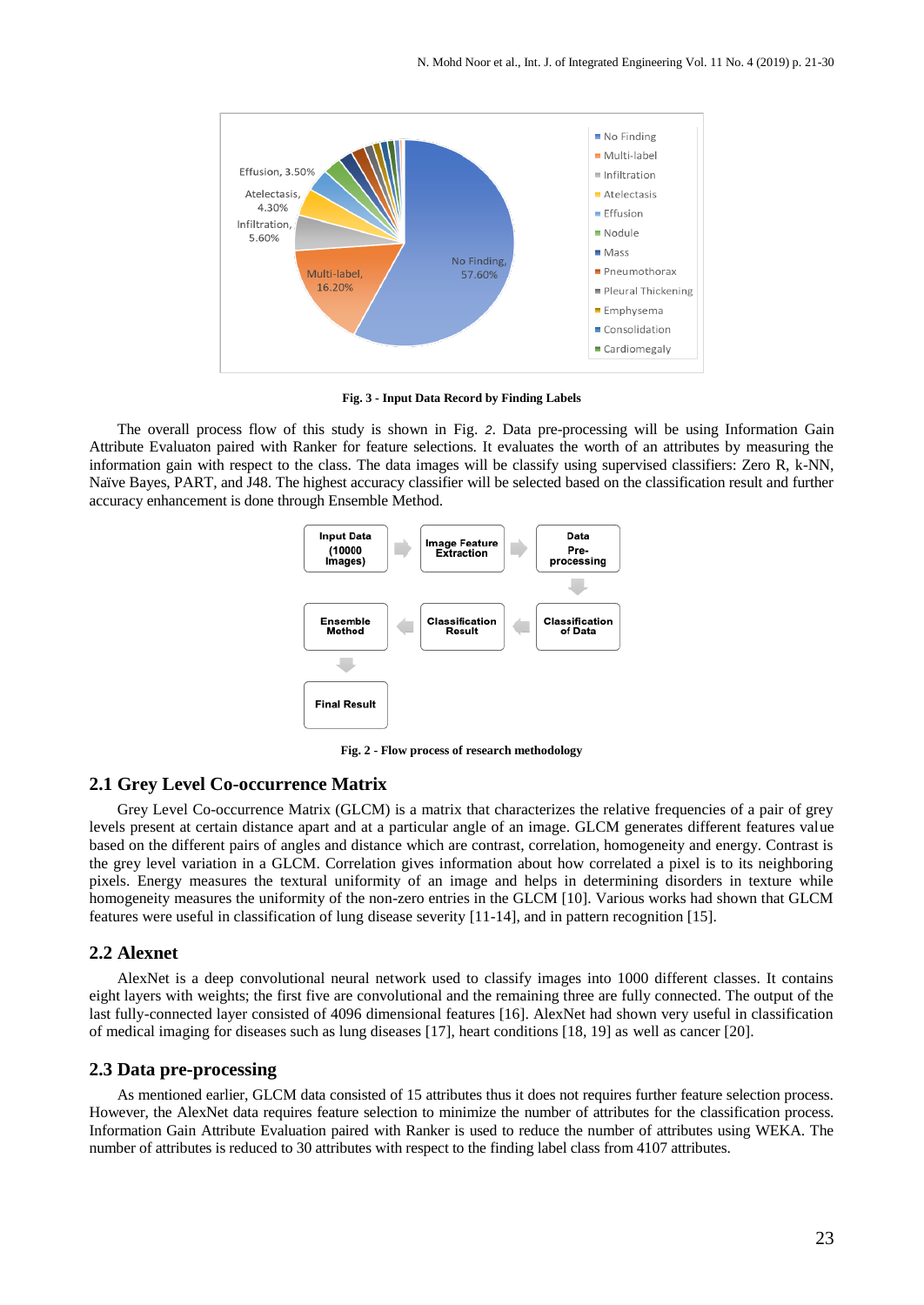# **3. Result and discussion**

As stated previously, the chest x-ray images used for this study consisted of fifteen type (fourteen disease types and one label as no finding) of finding labels for thorax diseases which is then extracted using GLCM and AlexNet method. WEKA is utilized for pre-processing and classification process. Five supervised classifiers are used for classification which are Zero R, k-NN, Naïve Bayes, PART, and J48. The best classifier will be selected for the ensemble process.

# **3.1 Classification using GLCM data**

<span id="page-3-0"></span>The GLCM features data consists of 15 finding label classes which includes no finding label and data with multilabel classes. The GLCM features data is classified using all the identified classifier. It is run using 10-fold cross validation and the result of percent accuracy by classifier is displayed in Table 2. K-NN classifier shows highest percent accuracy, 47.51% followed by Zero R, PART and J48 with 47.21% percent accuracy. The different in accuracy percentage between these two classifiers is only 0.30%.

| Table 2 - The results of different type classifier for GLCM data |  |  |  |
|------------------------------------------------------------------|--|--|--|
| <b>Percent Accuracy %</b>                                        |  |  |  |
| 47.21                                                            |  |  |  |
| 47.51                                                            |  |  |  |
| 37.75                                                            |  |  |  |
| 47.21                                                            |  |  |  |
| 47.21                                                            |  |  |  |
|                                                                  |  |  |  |

Due to the slight different in percent accuracy between Zero R and k-NN, both classifier results are compared. Table 3 shows the summary result of Zero R classifier and k-NN. The k-NN classifier was used with the k value of 35. K-NN performed slightly better compared to Zero R. Based on the detailed accuracy result of Zero R and k-NN classifier by finding label class in Table 4. It shows that Zero R can only classified 100% accuracy for no finding class and unable to classify other classes. Where as the k-NN classifier able to classify seven finding labels classes out of 15 classes. Highest true positive (TP) rate is 95.2% for no finding followed by 11% for infiltration and 7.3% for pneumothorax.

In order to further enhance the classification accuracy, ensemble method is carried out with the same dataset using k-NN classifier with k-value of 35. The result shows no significant improvement to the classification accuracy. The result of accuracy by ensemble method using GLCM data is summarize as per Table 5 below. Based on the detailed accuracy result of k-NN classifier, data with no finding label shows the highest accuracy which is relevant as 57.6% of the data is labelled with no finding. Thus, further classification is carried out by filtering out the no finding data, the dataset is now named as Filtered data. The result of the classifiers are summarize in Table 6. The k-NN classifier shows highest percent accuracy, 24.29% followed by Zero R, PART and J48 Decision Tree with 20.72%.

| Table 3 - The result summary of Zero R Classifier and k-NN for GLCM data |          |          |  |  |
|--------------------------------------------------------------------------|----------|----------|--|--|
| Classifier                                                               | Zero R   | $k-NN$   |  |  |
| Correctly Classified Instances                                           | 47.2074% | 47.5109% |  |  |
| <b>Incorrectly Classified Instances</b>                                  | 52.7926% | 52.4891% |  |  |
| Kappa statistic                                                          | $\Omega$ | 0.0772   |  |  |
| Mean absolute error                                                      | 0.0991   | 0.0933   |  |  |
| Root mean squared error                                                  | 0.225    | 0.2179   |  |  |
| Relative absolute error                                                  | 100%     | 94.1511% |  |  |
| Root relative squared error                                              | 100%     | 97.913%  |  |  |

| Table 4 - Result of Zero R and k-NN Classifier for GLCM Data for various lung diseases |                |                |            |                |                |            |
|----------------------------------------------------------------------------------------|----------------|----------------|------------|----------------|----------------|------------|
| <b>Classifier</b>                                                                      |                |                |            |                | Zero R         |            |
| <b>Finding Labels</b>                                                                  | <b>TP Rate</b> | <b>FP</b> Rate | <b>ROC</b> | <b>TP Rate</b> | <b>FP</b> Rate | <b>ROC</b> |
| Atelectasis                                                                            | 0.063          | 0.020          | 0.616      | 0.000          | 0.000          | 0.499      |
| No Finding                                                                             | 0.952          | 0.841          | 0.678      | 1.000          | 1.000          | 0.500      |
| Infiltration                                                                           | 0.11           | 0.038          | 0.642      | 0.000          | 0.000          | 0.499      |
| Mass                                                                                   | 0.021          | 0.004          | 0.660      | 0.000          | 0.000          | 0.497      |
| Pneumothorax                                                                           | 0.073          | 0.007          | 0.774      | 0.000          | 0.000          | 0.497      |
| Nodule                                                                                 | 0.000          | 0.001          | 0.623      | 0.000          | 0.000          | 0.499      |
| Emphysema                                                                              | 0.04           | 0.002          | 0.749      | 0.000          | 0.000          | 0.500      |
| Pleural Thickening                                                                     | 0.000          | 0.000          | 0.636      | 0.000          | 0.000          | 0.496      |
| Effusion                                                                               | 0.042          | 0.015          | 0.653      | 0.000          | 0.000          | 0.499      |
| Consolidation                                                                          | 0.000          | 0.000          | 0.631      | 0.000          | 0.000          | 0.496      |
| Pneumonia                                                                              | 0.000          | 0.000          | 0.601      | 0.000          | 0.000          | 0.492      |
| Hernia                                                                                 | 0.000          | 0.000          | 0.610      | 0.000          | 0.000          | 0.471      |
| Cardiomegaly                                                                           | 0.000          | 0.000          | 0.646      | 0.000          | 0.000          | 0.493      |
| Fibrosis                                                                               | 0.000          | 0.000          | 0.616      | 0.000          | 0.000          | 0.494      |
| Edema                                                                                  | 0.000          | 0.001          | 0.744      | 0.000          | 0.000          | 0.494      |
| <b>Weighted Average</b>                                                                | 0.475          | 0.405          | 0.665      | 0.472          | 0.472          | 0.499      |
| <b>Classified / Total Class</b>                                                        |                | 7/15           |            |                | 1/15           |            |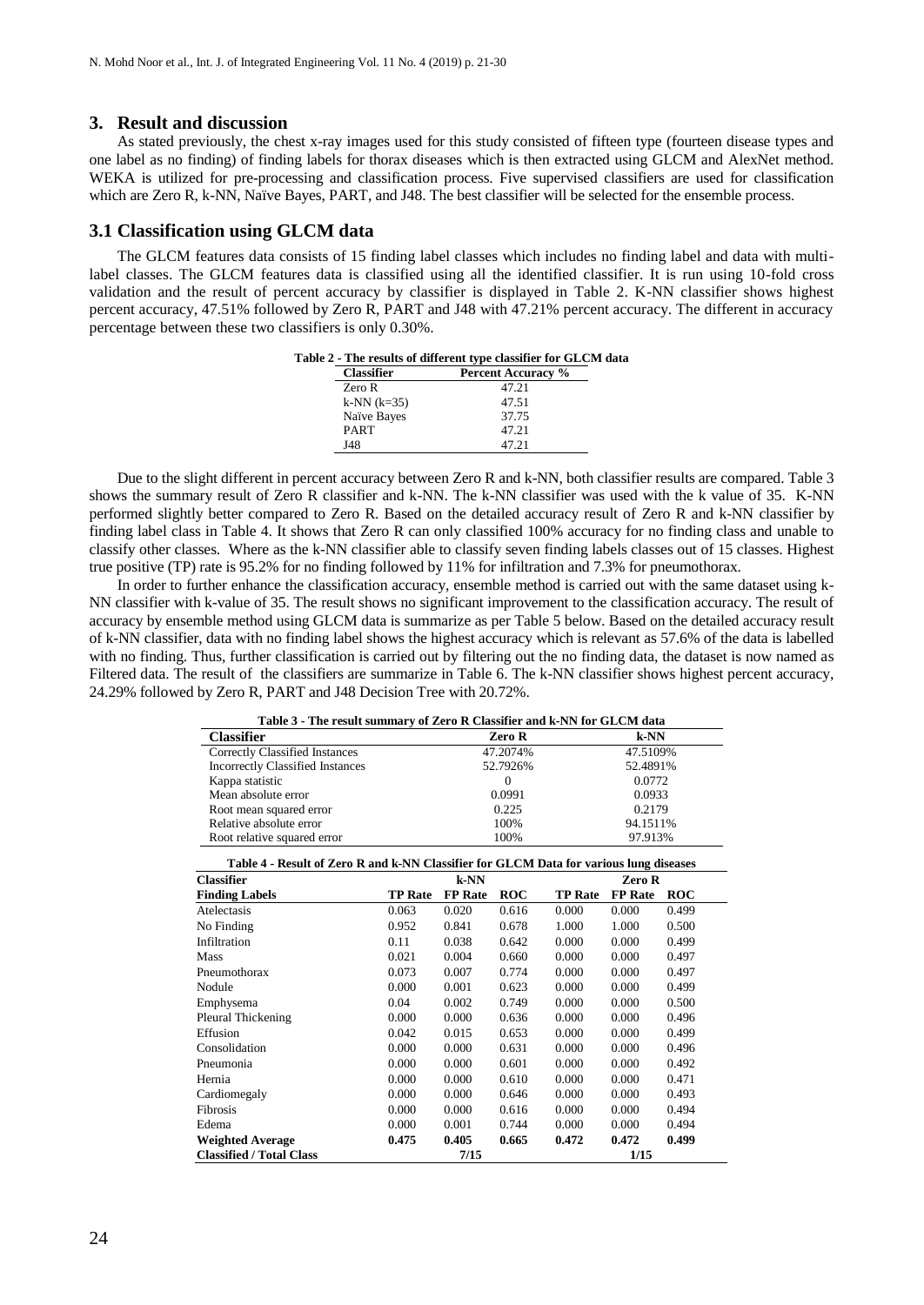| <b>Classifier</b>           | <b>Percent Accuracy %</b>                                                 |
|-----------------------------|---------------------------------------------------------------------------|
| AdaBoost                    | 47.5109%                                                                  |
| Bagging                     | 47.5109%                                                                  |
| Stacking                    | 31.9282%                                                                  |
| Voting                      | 47.2074%                                                                  |
|                             | Table 6 - The results of different type classifier for Filtered GLCM data |
|                             |                                                                           |
| <b>Classifier</b><br>Zero R | <b>Percent Accuracy %</b><br>20.72                                        |
| $k-NN (k=21)$               | 24.29                                                                     |
| Naïve Bayes                 | 10.95                                                                     |
| <b>PART</b>                 | 20.72                                                                     |

# **Table 5 - The result using ensemble algorithm method for GLCM Data**

The summary result of Zero R and k-NN classifier for the filtered GLCM data are shown in Table 7 while the detailed accuracy of finding label class is in Table 8. Zero R only able to classify Infiltration label with 100% TP Rate. k-NN classifier are able to classify nine finding labels classes out of 14 classes for filtered GLCM data . Highest TP Rate is 50.6% for no finding followed by 36.4% for atelectasis and 16.5% for pneumothorax. Classification using filtered GLCM data is further enhance by applying the ensemble method using k-NN classifier with k-value equals 35. The result shows deterioration of accuracy for all ensemble method except for AdaBoost. The accuracy percentage shows the same result for k-NN classifier with or without using AdaBoost method as shown in Table 9.

#### **Table 7 - The result summary of Zero R and k-NN classifier for Filtered GLCM Data**

| <b>Classifier</b>                       | Zero R   | $k$ -NN  |
|-----------------------------------------|----------|----------|
| Correctly Classified Instances          | 20.7239% | 24.3592% |
| <b>Incorrectly Classified Instances</b> | 79.2761% | 75.6408% |
| Kappa statistic                         |          | 0.0948   |
| Mean absolute error                     | 0.1252   | 0.12     |
| Root mean squared error                 | 0.2502   | 0.2476   |
| Relative absolute error                 | 100%     | 95.8829% |
| Root relative squared error             | 100%     | 98.968%  |

#### **Table 8 - Result of Zero R and k-NN Classifier for Filtered GLCM Data for various lung diseases**

| <b>Classifier</b>               |                | $k-NN$         |            |                | Zero R         |            |
|---------------------------------|----------------|----------------|------------|----------------|----------------|------------|
| <b>Finding Labels</b>           | <b>TP Rate</b> | <b>FP</b> Rate | <b>ROC</b> | <b>TP Rate</b> | <b>FP</b> Rate | <b>ROC</b> |
| Atelectasis                     | 0.364          | 0.251          | 0.608      | 0.000          | 0.000          | 0.499      |
| Infiltration                    | 0.506          | 0.316          | 0.635      | 1.000          | 1.000          | 0.499      |
| Mass                            | 0.06           | 0.035          | 0.659      | 0.000          | 0.000          | 0.497      |
| Pneumothorax                    | 0.165          | 0.043          | 0.76       | 0.000          | 0.000          | 0.497      |
| Nodule                          | 0.117          | 0.056          | 0.646      | 0.000          | 0.000          | 0.498      |
| Emphysema                       | 0.092          | 0.007          | 0.742      | 0.000          | 0.000          | 0.500      |
| Pleural Thickening              | 0.029          | 0.006          | 0.659      | 0.000          | 0.000          | 0.496      |
| Effusion                        | 0.284          | 0.188          | 0.606      | 0.000          | 0.000          | 0.499      |
| Consolidation                   | 0.000          | 0.001          | 0.605      | 0.000          | 0.000          | 0.496      |
| Pneumonia                       | 0.000          | 0.000          | 0.553      | 0.000          | 0.000          | 0.492      |
| Hernia                          | 0.000          | 0.000          | 0.641      | 0.000          | 0.000          | 0.471      |
| Cardiomegaly                    | 0.000          | 0.000          | 0.686      | 0.000          | 0.000          | 0.493      |
| Fibrosis                        | 0.000          | 0.000          | 0.685      | 0.000          | 0.000          | 0.494      |
| Edema                           | 0.027          | 0.003          | 0.736      | 0.000          | 0.000          | 0.494      |
| <b>Weighted Average</b>         | 0.244          | 0.149          | 0.645      | 0.207          | 0.207          | 0.498      |
| <b>Classified / Total Class</b> |                | 9/14           |            |                | 1/14           |            |

#### **Table 9 - The result using ensemble algorithm method for filtered GLCM Data**

| <b>Classifier</b> | <b>Percent Accuracy</b> % |
|-------------------|---------------------------|
| AdaBoost          | 24.3592%                  |
| Bagging           | 23.5358%                  |
| Stacking          | 21.4852%                  |
| Voting            | 23.4271%                  |

Since the GLCM and Filtered GLCM data consists of multilabel data as well, another classification is done using single label image data only. The result of the classification for the single class GLCM data is shown in Table 10 where J48 and k-NN classifier has the highest percentage correct result. The summary result and detailed accuracy result of J48 and k-NN classifiers for the single class data are displayed in Table 11. Table 12 shows that the J48 classifier is able to classify 12 out of 14 finding label class. The highest TP rate is 40.6% for infiltration followed by 34.7% for Pneumothorax and 31.1% for Effusion. However, K-NN classifier is only able to classify 11 out of 14 finding label class as shown in Table 12. The highest TP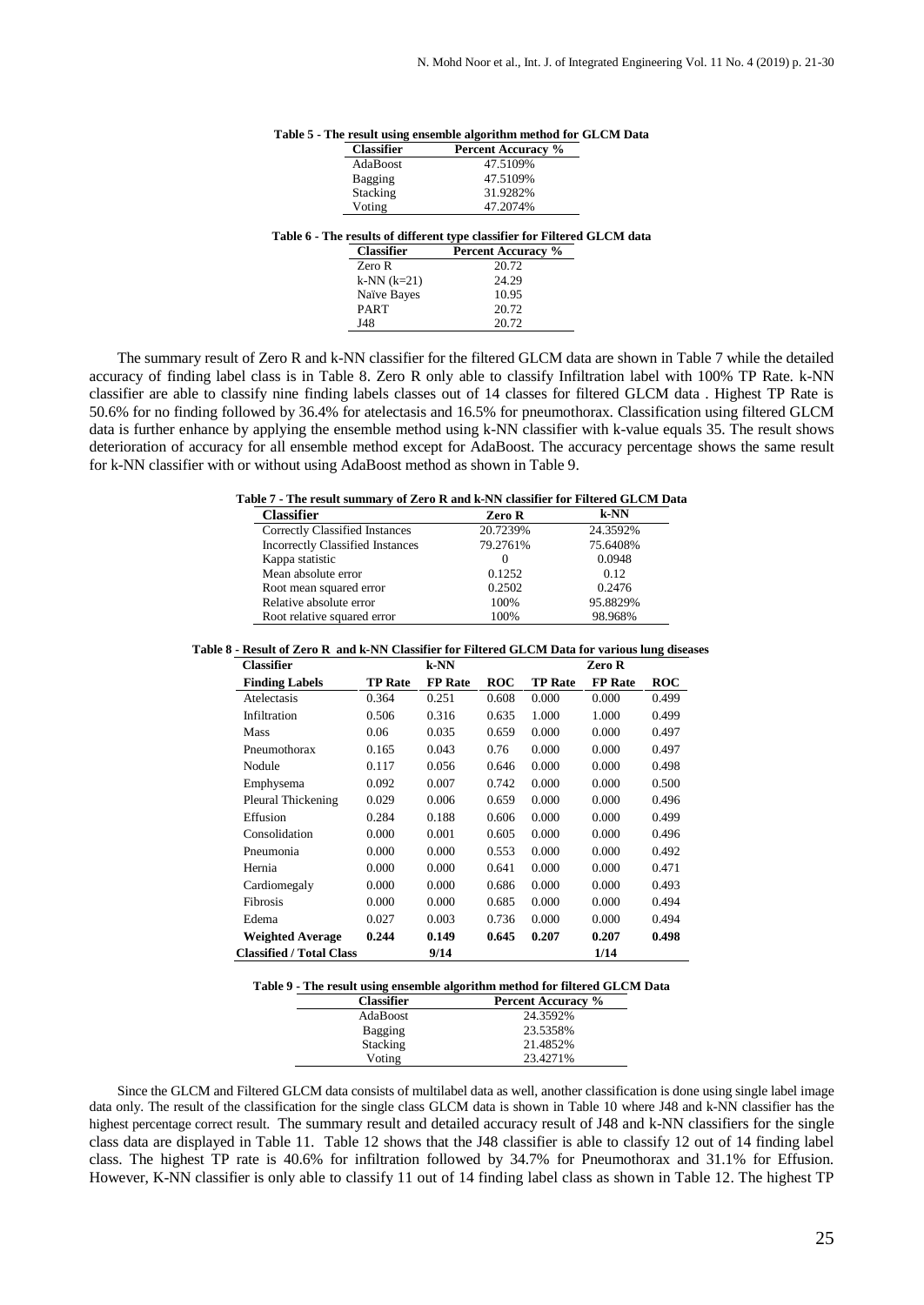$\overline{a}$ 

rate is 47.2% for infiltration followed by 46% for Atelectasis and 33.7% for Pneumothorax. The k-NN classifier with 3 nearest neighbor is further enhance using the ensemble method and the result is summarize in Table 13 where Bagging method gave the highest accuracy results. The summary result for Bagging method is shown in Table 14.

| Table 10 - The results of different type classifier for Single Class GLCM data |  |  |  |  |
|--------------------------------------------------------------------------------|--|--|--|--|
|                                                                                |  |  |  |  |

| <b>Classifier</b> | <b>Percent Accuracy</b> % |
|-------------------|---------------------------|
| Zero R            | 21.23                     |
| $k-NN (k=3)$      | 28.85                     |
| Naïve Bayes       | 14.28                     |
| <b>PART</b>       | 24.76                     |
| J48               | 26.20                     |

| Table 11 - The result summary of J48 classifier for Single Class GLCM Data |           |           |  |
|----------------------------------------------------------------------------|-----------|-----------|--|
| <b>Classifier</b>                                                          | J48       | $k$ -NN   |  |
| Correctly Classified Instances                                             | 26.1814%  | 28.8491%  |  |
| <b>Incorrectly Classified Instances</b>                                    | 73.8186%  | 71.1509%  |  |
| Kappa statistic                                                            | 0.1523    | 0.166     |  |
| Mean absolute error                                                        | 0.1094    | 0.1067    |  |
| Root mean squared error                                                    | 0.2949    | 0.2651    |  |
| Relative absolute error                                                    | 87.1375%  | 85.0054%  |  |
| Root relative squared error                                                | 117.7147% | 105.8446% |  |

**Table 12 - Result of J48 and k-NN classifier for Single Class GLCM Data for various lung diseases**

| <b>Classifier</b>             | J48            |                |            | $k-NN$         |                |            |
|-------------------------------|----------------|----------------|------------|----------------|----------------|------------|
| <b>Finding Labels</b>         | <b>TP Rate</b> | <b>FP</b> Rate | <b>ROC</b> | <b>TP Rate</b> | <b>FP</b> Rate | <b>ROC</b> |
| Atelectasis                   | 0.288          | 0.165          | 0.564      | 0.46           | 0.283          | 0.622      |
| Infiltration                  | 0.406          | 0.189          | 0.621      | 0.472          | 0.225          | 0.678      |
| Pneumothorax                  | 0.347          | 0.062          | 0.676      | 0.337          | 0.057          | 0.719      |
| Nodule                        | 0.191          | 0.095          | 0.57       | 0.191          | 0.093          | 0.631      |
| Effusion                      | 0.311          | 0.116          | 0.612      | 0.249          | 0.078          | 0.65       |
| Pleural Thickening            | 0.134          | 0.044          | 0.563      | 0.087          | 0.018          | 0.591      |
| Mass                          | 0.133          | 0.065          | 0.568      | 0.09           | 0.035          | 0.635      |
| Emphysema                     | 0.195          | 0.034          | 0.613      | 0.195          | 0.014          | 0.673      |
| Cardiomegaly                  | 0.122          | 0.024          | 0.593      | 0.133          | 0.008          | 0.583      |
| Consolidation                 | 0.134          | 0.021          | 0.594      | 0.152          | 0.013          | 0.624      |
| Edema                         | 0.225          | 0.009          | 0.709      | 0.175          | 0.007          | 0.75       |
| Hernia                        | 0.000          | 0.002          | 0.489      | 0.000          | 0.000          | 0.506      |
| Fibrosis                      | 0.039          | 0.018          | 0.535      | 0.000          | 0.005          | 0.576      |
| Pneumonia                     | 0.000          | 0.004          | 0.53       | 0.000          | 0.000          | 0.516      |
| <b>Weighted Average</b>       | 0.262          | 0.109          | 0.597      | 0.288          | 0.124          | 0.646      |
| <b>Classified/Total Class</b> |                | 12/14          |            |                | 11/14          |            |

**Table 13 - The result using ensemble algorithm method for Single Class GLCM Data**

| <b>Classifier</b> | <b>Percent Accuracy %</b> |
|-------------------|---------------------------|
| AdaBoost          | 28.8491%                  |
| <b>Bagging</b>    | 29.3826%                  |
| Stacking          | 27.3247%                  |
| Voting            | 28.9253                   |

### **Table 14 - The result summary of Bagging Ensemble Method for Single Class GLCM Data**

| <b>Ensemble Method</b>                  | Bagging   |
|-----------------------------------------|-----------|
| Correctly Classified Instances          | 29.3826%  |
| <b>Incorrectly Classified Instances</b> | 70.6174%  |
| Kappa statistic                         | 0.191     |
| Mean absolute error                     | 0.1089    |
| Root mean squared error                 | 0.2554    |
| Relative absolute error                 | 86.7226%  |
| Root relative squared error             | 101.9633% |

By using the bagging method, the k-NN classifier able to classify 12 finding labels class as shown in Table 15. However, there are reduction of TP rate for few of the disease compared to k-NN classifier TP rate, such as Infiltration TP rate dropped from 47.2% to 44.7% and TP rate for Atelectasis dropped from 46% to 32.8 %. However, Pneumothorax TP rate increases from 33.7% to 35.6%.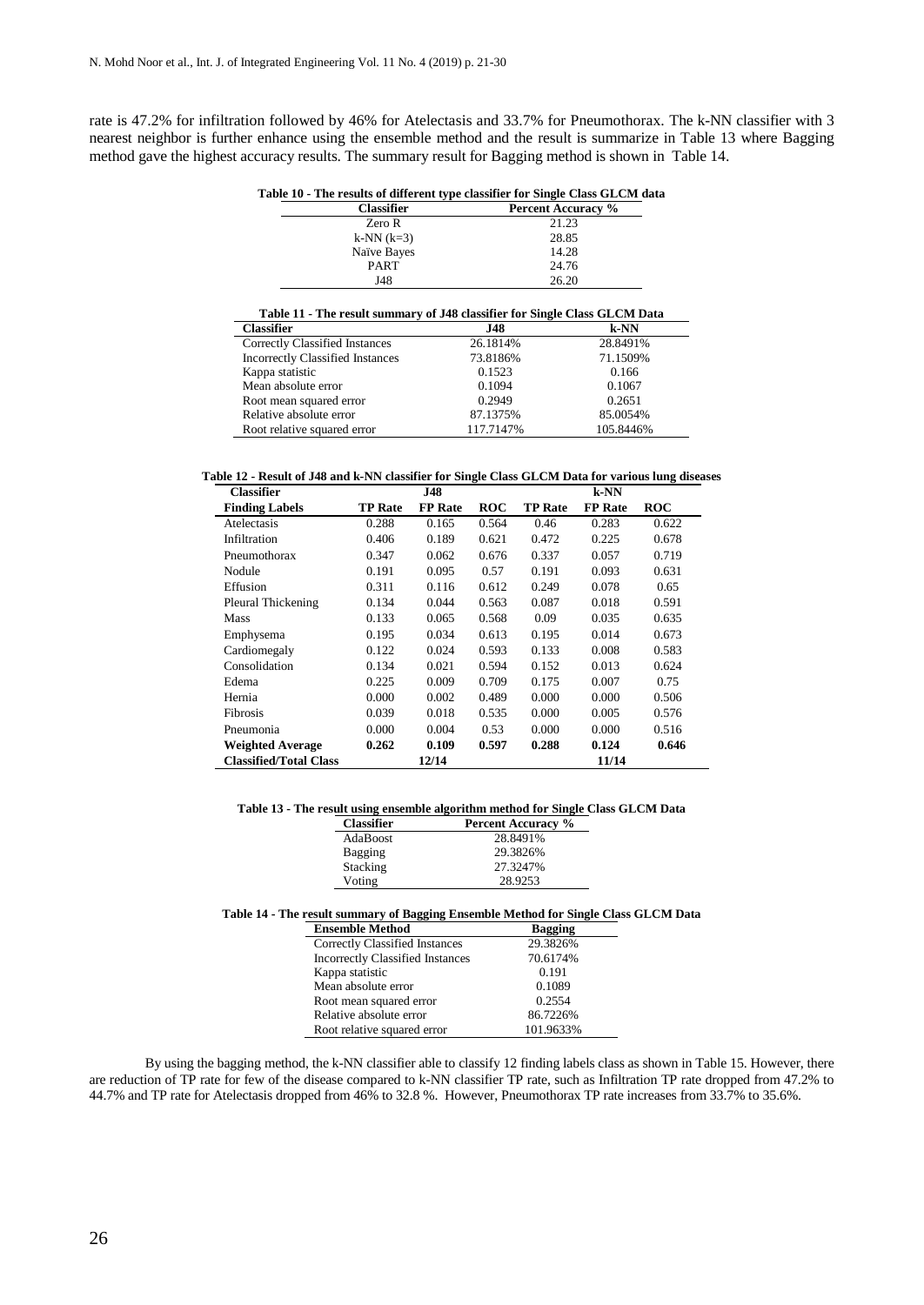| <b>Finding Labels</b>   | <b>TP Rate</b> | <b>FP</b> Rate | <b>ROC</b> |
|-------------------------|----------------|----------------|------------|
| Atelectasis             | 0.328          | 0.140          | 0.646      |
| Infiltration            | 0.447          | 0.170          | 0.699      |
| Pneumothorax            | 0.356          | 0.052          | 0.766      |
| Nodule                  | 0.240          | 0.094          | 0.664      |
| Effusion                | 0.316          | 0.119          | 0.671      |
| Pleural Thickening      | 0.142          | 0.039          | 0.651      |
| Mass                    | 0.194          | 0.077          | 0.657      |
| Emphysema               | 0.239          | 0.025          | 0.716      |
| Cardiomegaly            | 0.153          | 0.022          | 0.602      |
| Consolidation           | 0.152          | 0.025          | 0.631      |
| Edema                   | 0.225          | 0.011          | 0.802      |
| Hernia                  | 0.000          | 0.005          | 0.478      |
| Fibrosis                | 0.078          | 0.024          | 0.557      |
| Pneumonia               | 0.000          | 0.003          | 0.505      |
| <b>Weighted Average</b> | 0.294          | 0.101          | 0.671      |

**Table 15: Result of Bagging Method for Single Class GLCM Data for various lung diseases**

# **3.2 Classification using Alexnet Features Data**

The AlexNet features data is classified using all the classifier used in the previous section. It is run using 10-fold cross validation and the result of percent accuracy by classifier is displayed in [Table 1](#page-3-0)5. Zero R, PART and J48 classifier shows the higher percent accuracy, 47.21% followed by k-NN classifier with 47.17 % percent accuracy. The different between these classifiers is only 0.04% which is relatively small. Thus k-NN classifier will be re-run further evaluation. Since Zero R, PART and J48 classifier shows the same result, only Zero R and k-NN classifier result will be discussed further. The summary result of Zero R and k-NN classifier is shown in Table 16 below. Based on the detailed accuracy result of Zero R and k-NN classifier by finding label class as shown in Table 17. It shows that Zero R can only classified 100% accuracy for no finding class and unable to classify other classes. The k-NN classifier is able to classify ten finding labels classes out of 15 classes. Highest TP Rate is 92.6% for no finding followed by 14.3% for infiltration and 9.5% for pneumothorax.

**Table 15 - The result using different type classifier for AlexNet Data**

| <b>Classifier</b> | <b>Percent Accuracy</b> % |
|-------------------|---------------------------|
| Zero R            | 47.21                     |
| $k-NN (k=21)$     | 47.17                     |
| Naïve Bayes       | 8.79                      |
| <b>PART</b>       | 47.21                     |
| J48               | 47.21                     |
|                   |                           |

|  | Table 16 - The result summary of Zero R and k-NN classifier for AlexNet Data |  |  |
|--|------------------------------------------------------------------------------|--|--|
|--|------------------------------------------------------------------------------|--|--|

| <b>Classifier</b>                       | Zero R   | $k-NN$   |
|-----------------------------------------|----------|----------|
| Correctly Classified Instances          | 47.2074% | 47.1828% |
| <b>Incorrectly Classified Instances</b> | 52.7926% | 52.8172% |
| Kappa statistic                         | $\Omega$ | 0.1053   |
| Mean absolute error                     | 0.0991   | 0.092    |
| Root mean squared error                 | 0.2225   | 0.2178   |
| Relative absolute error                 | 100%     | 92.882%  |
| Root relative squared error             | 100%     | 97.8698% |

**Table 17 - Result of Zero R classifier for AlexNet Data for various lung diseases**

| <b>Classifier</b>       |                | k-NN           |       |                | Zero R         |            |
|-------------------------|----------------|----------------|-------|----------------|----------------|------------|
| <b>Finding Labels</b>   | <b>TP Rate</b> | <b>FP</b> Rate | ROC   | <b>TP Rate</b> | <b>FP</b> Rate | <b>ROC</b> |
| Atelectasis             | 0.000          | 0.000          | 0.499 | 0.075          | 0.035          | 0.606      |
| No Finding              | 1.000          | 1.000          | 0.500 | 0.926          | 0.760          | 0.703      |
| Infiltration            | 0.000          | 0.000          | 0.499 | 0.143          | 0.054          | 0.634      |
| Mass                    | 0.000          | 0.000          | 0.497 | 0.025          | 0.006          | 0.669      |
| Pneumothorax            | 0.000          | 0.000          | 0.497 | 0.095          | 0.012          | 0.760      |
| Nodule                  | 0.000          | 0.000          | 0.499 | 0.010          | 0.004          | 0.610      |
| Emphysema               | 0.000          | 0.000          | 0.500 | 0.048          | 0.002          | 0.758      |
| Pleural Thickening      | 0.000          | 0.000          | 0.496 | 0.007          | 0.001          | 0.665      |
| Effusion                | 0.000          | 0.000          | 0.499 | 0.072          | 0.025          | 0.662      |
| Consolidation           | 0.000          | 0.000          | 0.496 | 0.000          | 0.001          | 0.612      |
| Pneumonia               | 0.000          | 0.000          | 0.492 | 0.000          | 0.000          | 0.571      |
| Hernia                  | 0.000          | 0.000          | 0.471 | 0.000          | 0.000          | 0.709      |
| Cardiomegaly            | 0.000          | 0.000          | 0.493 | 0.000          | 0.000          | 0.652      |
| Fibrosis                | 0.000          | 0.000          | 0.494 | 0.000          | 0.000          | 0.612      |
| Edema                   | 0.000          | 0.000          | 0.494 | 0.007          | 0.000          | 0.706      |
| <b>Weighted Average</b> | 0.472          | 0.472          | 0.499 | 0.472          | 0.371          | 0.675      |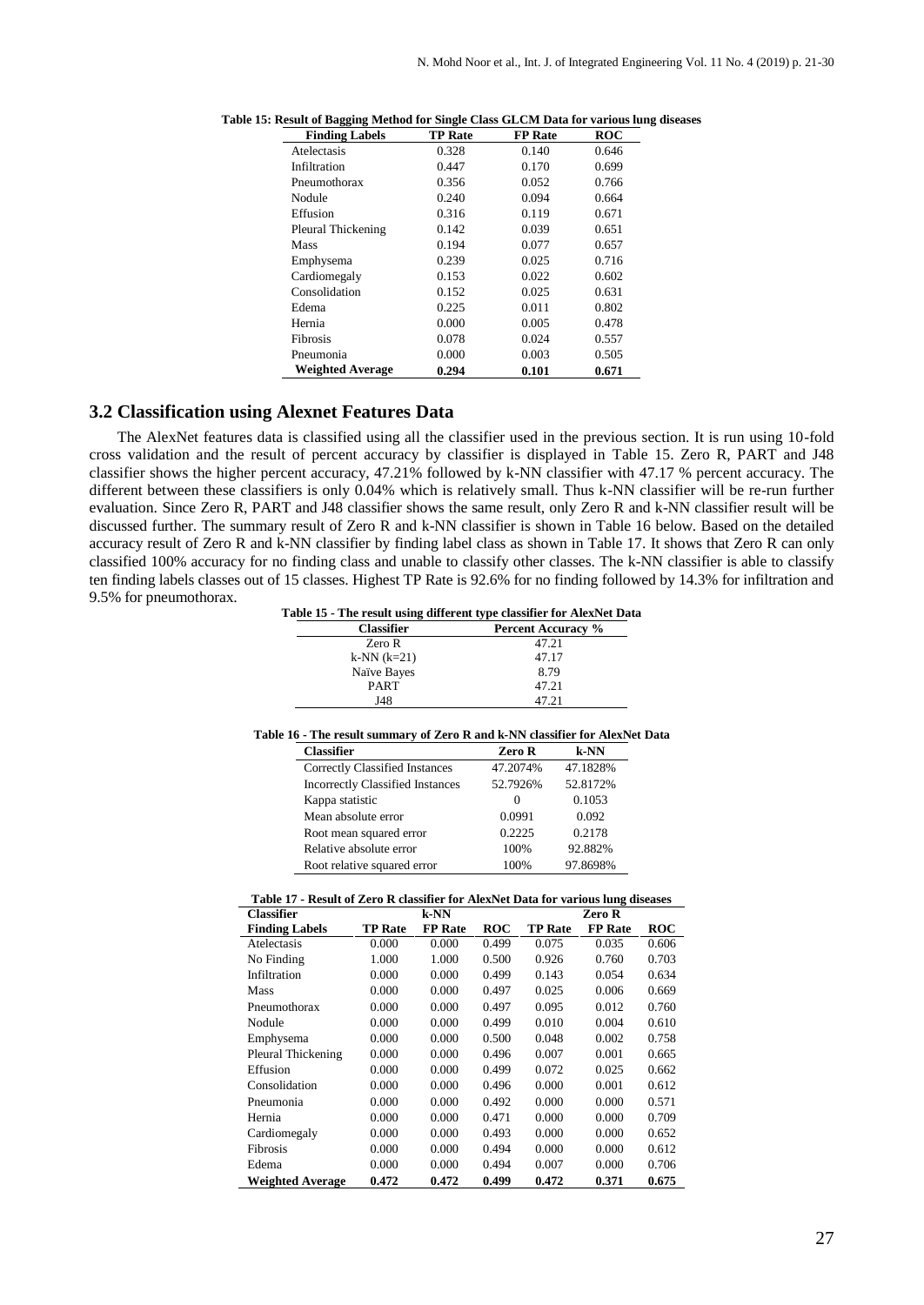The k-NN classifier shows more promising result compared to Zero R which can only classify data for one finding labels, the k-NN classifier is further enhanced using the ensemble method. The summarize result of ensemble method is shown in Table 18. Bagging method gave the highest accuracy result of 47.54%. Table 19 displayed the summary result using Bagging Method with k-NN classifier.As the no finding data affects the classification result due to high number of no finding label data records, the classification process is re-run by filtering out the no finding label data. The classifiers result is layed out in Table 20. K-NN classifier shows highest percent accuracy of 22.06%, followed by Zero R, PART and J48 with 20.72%. The k-NN classifier is re-run by changing the k-value from 21 to 35 nearest neighbours and shows slight improvement of accuracy from 22.06% to 23.1% as per Table 21. Based on the detailed accuracy result of k-NN classifier for the filtered AlexNet data, the highest TP rate is 51.2% for Infiltration followed by 39.4% for Atelectasis and 11.3% for nodule as displayed in Table 22. The k-NN classifier is further enhanced by using ensemble method. However the result shows no improvement in percent accuracy as per table 23.

| <b>Classifier</b> | <b>Percent Accuracy</b> % |
|-------------------|---------------------------|
| AdaBoost          | 47.1418%                  |
| Bagging           | 47.5355%                  |
| Stacking          | 46.6579%                  |
| Voting            | 47.3386%                  |

| <b>Ensemble Method</b>                  | Bagging  |
|-----------------------------------------|----------|
| Correctly Classified Instances          | 47.5355% |
| <b>Incorrectly Classified Instances</b> | 52.4645% |
| Kappa statistic                         | 0.0902   |
| Mean absolute error                     | 0.0929   |
| Root mean squared error                 | 0.2168   |
| Relative absolute error                 | 93.8055% |
| Root relative squared error             | 97.4288% |

#### **Table 20 - The result using different type classifier for Filtered AlexNet Data**

| <b>Classifier</b> | <b>Percent Accuracy %</b> |
|-------------------|---------------------------|
| Zero R            | 20.72                     |
| $k-NN (k=21)$     | 22.06                     |
| Naïve Bayes       | 12.04                     |
| <b>PART</b>       | 20.72                     |
| <b>I48</b>        | 20.72                     |

### **Table 21: The result summary of k-NN classifier for Filtered AlexNet Data where k = 35**

| <b>Classifier</b>                       | k-NN     |
|-----------------------------------------|----------|
| Correctly Classified Instances          | 23.1008% |
| <b>Incorrectly Classified Instances</b> | 76.8992% |
| Kappa statistic                         | 0.0732   |
| Mean absolute error                     | 0.1212   |
| Root mean squared error                 | 0.2489   |
| Relative absolute error                 | 96.7898% |
| Root relative squared error             | 99.5067% |

# **Table 22 - Result of k-NN classifier for Filtered AlexNet Data for various lung diseases**

| <b>Finding Labels</b>   | <b>TP Rate</b> | <b>FP</b> Rate | <b>ROC</b> |
|-------------------------|----------------|----------------|------------|
| Atelectasis             | 0.394          | 0.293          | 0.591      |
| Infiltration            | 0.512          | 0.354          | 0.617      |
| Mass                    | 0.031          | 0.019          | 0.601      |
| Pneumothorax            | 0.103          | 0.029          | 0.703      |
| Nodule                  | 0.113          | 0.055          | 0.642      |
| Emphysema               | 0.012          | 0.002          | 0.671      |
| Pleural Thickening      | 0.040          | 0.006          | 0.663      |
| Effusion                | 0.224          | 0.167          | 0.574      |
| Consolidation           | 0.000          | 0.000          | 0.588      |
| Pneumonia               | 0.000          | 0.000          | 0.514      |
| Hernia                  | 0.000          | 0.000          | 0.652      |
| Cardiomegaly            | 0.029          | 0.002          | 0.647      |
| Fibrosis                | 0.000          | 0.000          | 0.670      |
| Edema                   | 0.000          | 0.000          | 0.716      |
| <b>Weighted Average</b> | 0.231          | 0.158          | 0.618      |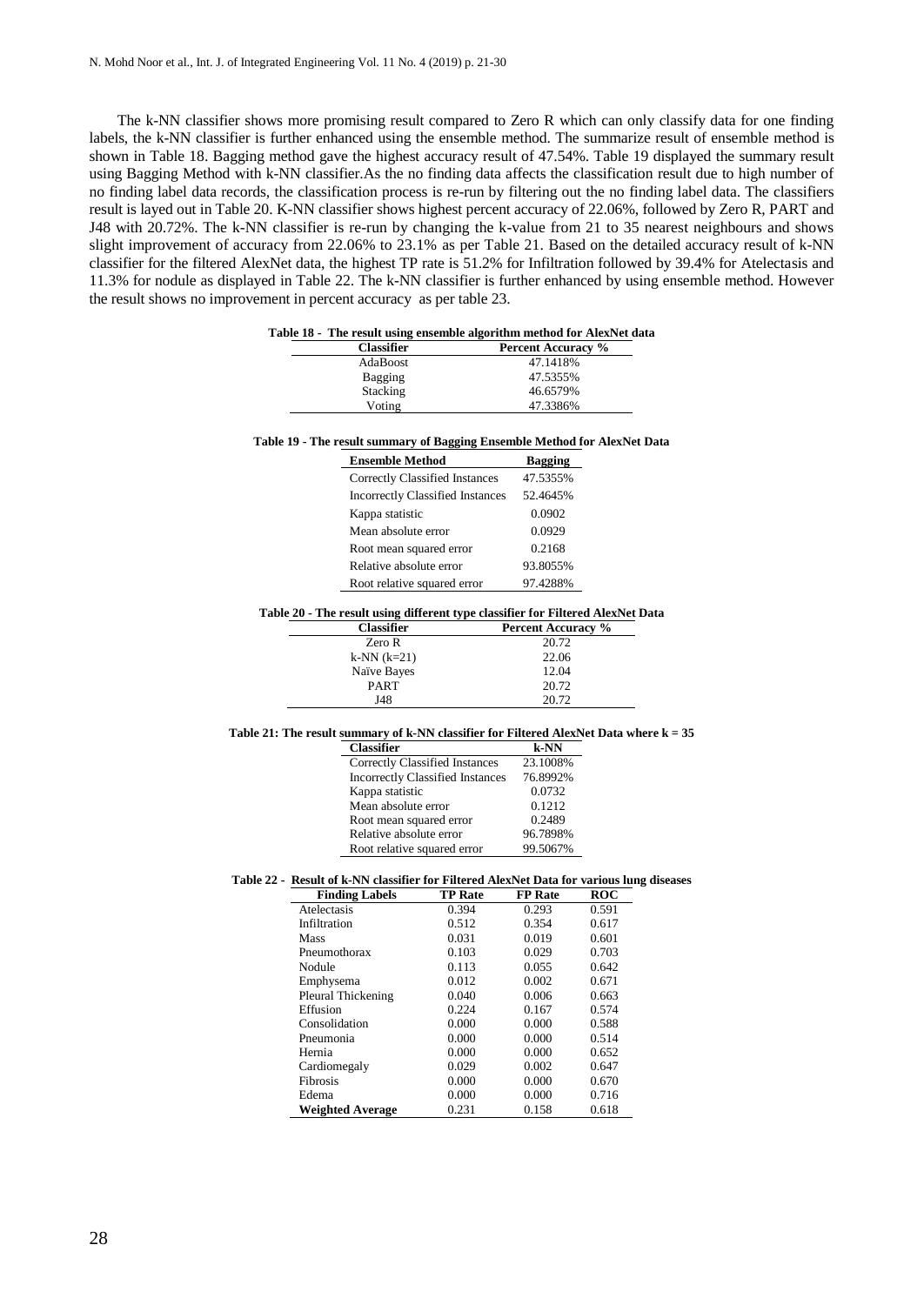#### **Table 23 - The result using ensemble algorithm method for Filtered AlexNet Data**

| <b>Classifier</b> | <b>Percent Accuracy %</b> |
|-------------------|---------------------------|
| AdaBoost          | 23.1008%                  |
| Bagging           | 22.914%                   |
| Stacking          | 20.522%                   |
| Voting            | 22.3085%                  |

Since the filtered AlexNet data still consists of data with multilabel class, thus another classification run is done for data with single label class only. The classifier results as shown in Table 24. K-NN classifier gave the highest percent accuracy of 25.13% followed by Zero R with 21.25%. The k-NN classifier is re-run using 35 nearest neighbor and the accuracy % increases from 25.13% to 26.52% as per Table 30. As shown in Table 26, k-NN classifier able to classify eight out of 14 finding label classes. The highest TP rate is 59.6% for infiltration followed by 42.8% for Atelectasis and 25.5% for Nodule. The k-NN classifier is further enhanced using Ensemble algorithm methods however there is no significant improvement can be seen by using these method as shown in Table 27.

#### **Table 24 - The result using different type classifier for Single Class AlexNet Data**

| <b>Classifier</b> | <b>Percent Accuracy %</b> |
|-------------------|---------------------------|
| Zero R            | 21.23                     |
| $k-NN (k=21)$     | 25.13                     |
| Naïve Bayes       | 19.45                     |
| <b>PART</b>       | 20.99                     |
| J48               | 12.63                     |

#### **Table 25 - The result summary of k-NN classifier for Single Class AlexNet Data**

| k-NN     |
|----------|
| 26.5244% |
| 73.4756% |
| 0.1189   |
| 0.1197   |
| 0.2472   |
| 95.3506% |
| 98.6629% |
|          |

#### **Table 26 -3 Result of k-NN classifier for Single Class AlexNet Data for various lung diseases**

| <b>Finding Labels</b>   | <b>TP Rate</b> | <b>FP</b> Rate | <b>ROC</b> |
|-------------------------|----------------|----------------|------------|
| Atelectasis             | 0.428          | 0.298          | 0.606      |
| Infiltration            | 0.596          | 0.328          | 0.680      |
| Pneumothorax            | 0.109          | 0.031          | 0.684      |
| Nodule                  | 0.255          | 0.102          | 0.671      |
| Effusion                | 0.218          | 0.098          | 0.631      |
| Pleural Thickening      | 0.024          | 0.005          | 0.652      |
| Mass                    | 0.043          | 0.016          | 0.658      |
| Emphysema               | 0.000          | 0.000          | 0.670      |
| Cardiomegaly            | 0.000          | 0.001          | 0.606      |
| Consolidation           | 0.009          | 0.002          | 0.683      |
| Edema                   | 0.000          | 0.000          | 0.753      |
| Hernia                  | 0.000          | 0.000          | 0.579      |
| <b>Fibrosis</b>         | 0.000          | 0.000          | 0.722      |
| Pneumonia               | 0.000          | 0.000          | 0.585      |
| <b>Weighted Average</b> | 0.265          | 0.146          | 0.655      |

#### **Table 27 - The result using ensemble algorithm method for Single Class AlexNet Data**

| <b>Classifier</b> | <b>Percent Accuracy %</b> |
|-------------------|---------------------------|
| AdaBoost          | 26.5244%                  |
| Bagging           | 25.4573%                  |
| Stacking          | 20.4268%                  |
| Voting            | 25.6098%                  |

# **4. Conclusion**

As a conclusion, both image feature extraction methods with k-NN classifier gave similar classification accuracy which is 47.51% for GLCM and 47.18 % for AlexNet. Although AlexNet has a slightly lower accuracy, the classifier able to classify ten finding labels compare to seven finding labels when using GLCM data. The classification is also carried out by removing no finding labels and the accuracy percentge was 24.28% for GLCM data and 23.20% for AlexNet Data. Since there was 16.2% multilabelled data, thus the data of no finding label was filtered to identify whether it can influenced the classification accuracy.The result shows increase of accuracy to 29.38% for GLCM and 26.52% for AlexNet data.This shows that the number of data by class and multilabelled data will influence the classification accuracy thus number of data should be increase and balance in terms of data per class to improve the classification accuracy. In term of processing time, GLCM data took 16 seconds to classify the data while AlexNet took 17 seconds. On top of the